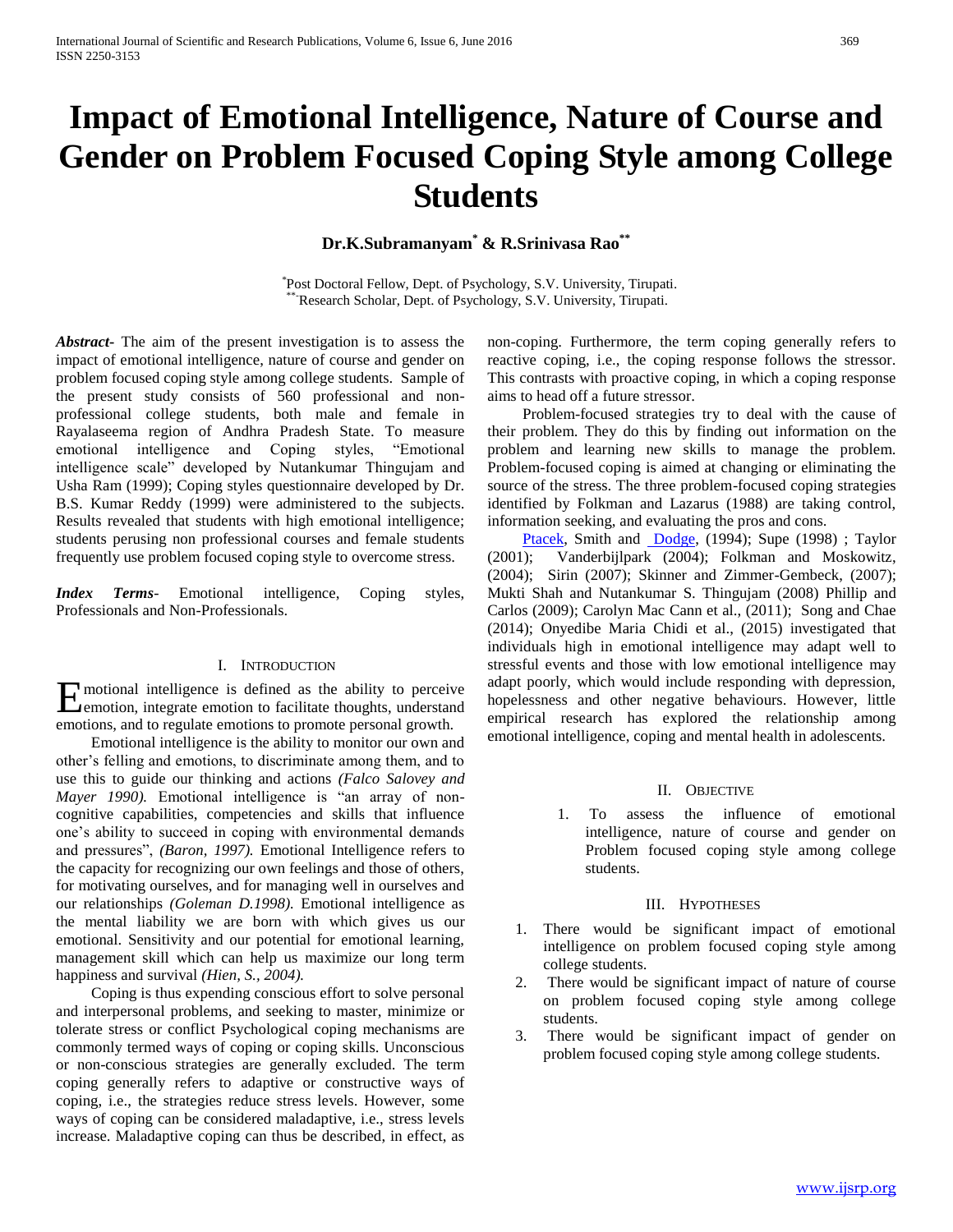# IV. POPULATION AND SAMPLE

 The Students studying Professional and Non-Professional courses in Chittoor District of Andhra Pradesh State in India constituted the Population of the Study. Students of Professional courses like Medicine and Engineering from NIMS, Kadapa; S.V.Medical College, and S.V.University College of Engineering, Tirupati and Students of Non-professional courses (B.A., B.Sc.,B.Com) from S.V.Arts College and S.P.W.Degree College, Tirupati were selected using stratified random sampling technique.

 The two Psychological tools namely 1.Emotional intelligence developed by Nutankumar Thingujam, and Usha Ram (1999); 2.Coping styles developed and standardized by Kumar Reddy B.S (1999) were administered to 1200 Professional and Non-Professional Students, both Male and Female. Only the high and low Scorers on these Scales were considered and finally 560 constituted the sample of the present

study and a 2X2X2 Factorial Design was adapted to analyze the results.

#### **Variables Studied**

 *Independent Variables:* (1). Emotional Intelligence (2). Nature of Course (3).Gender

**Dependent Variable:** (1). Coping Styles

**Tools:** (1). Emotional Intelligence Scale: The Emotional Intelligence of the Subjects was assessed by using Emotional Intelligence Scale developed by Nutankumar Thingujam, and Usha Ram (1999). (2). Coping styles (Adjustment Styles) Questionnaire: Coping styles (Adjustment Styles) Questionnaire was developed and standardized by Kumar Reddy B.S (1999).

 **Statistical Analysis:** The obtained data were subjected to statistical analysis such as Means, SDs, and Analysis of Variance (ANOVA).

#### V. RESULTS AND DISCUSSION

| Table-II: Means and SDs of scores on Problem Focused Coping Styles. |  |  |  |  |  |  |  |  |
|---------------------------------------------------------------------|--|--|--|--|--|--|--|--|
|---------------------------------------------------------------------|--|--|--|--|--|--|--|--|

|                                  |           | <b>Nature of Course</b> |        |                   |        |  |  |
|----------------------------------|-----------|-------------------------|--------|-------------------|--------|--|--|
|                                  |           | Professionals           |        | Non-Professionals |        |  |  |
| <b>Emotional</b><br>Intelligence |           | Gender                  |        | <b>Gender</b>     |        |  |  |
|                                  |           | Male                    | Female | Male              | Female |  |  |
| Low                              | Mean      | 41.40                   | 42.58  | 46.15             | 44.55  |  |  |
|                                  | <b>SD</b> | 7.30                    | 6.64   | 7.54              | 8.69   |  |  |
| High                             | Mean      | 43.27                   | 46.80  | 45.15             | 47.04  |  |  |
|                                  | <b>SD</b> | 8.65                    | 7.63   | 6.13              | 8.15   |  |  |

 **Grand Means**

| Professionals = $43.51$  | Male $=43.98$   | Low Emotional Intelligence $= 43.67$  |
|--------------------------|-----------------|---------------------------------------|
| Non-Professionals =45.72 | Female $=45.24$ | High Emotional Intelligence $= 45.56$ |

 A close observation of table-II shows that the female students studying non-professional courses with high emotional intelligence obtained a high score of M=47.04 indicate they frequently use problem focused coping styles compared with other groups. Male students studying professional courses with low emotional intelligence obtained a low score of M=41.40 indicate they use problem focused coping styles less frequently compared to other groups.

 In terms of comparisons, non-professional students (M=45.72) frequently use problem focused coping styles than professional students (M=45.72). Female students (M=45.24) frequently use problem focused coping styles than male students  $(M=43.98)$ . Students with high emotional intelligence  $(M=45.56)$ frequently use problem focused coping styles than the students with low emotional intelligence (M=43.67).

 There are differences in mean scores of different groups of students related to problem focused coping styles. However, in order to test whether emotional intelligence, nature of course and gender on problem focused coping style of the students, the data were further subjected to factorial analysis of variance and the results are presented in table-III.

**Table-III: Summary of ANOVA for scores on Problem Focused Coping Style.**

| <b>Source of Variance</b>           | Sum of Squares df | <b>MSS</b> | 6F)       |
|-------------------------------------|-------------------|------------|-----------|
| <b>Emotional Intelligence</b> $(A)$ | 2550.045          | 2550.045   | $42.63**$ |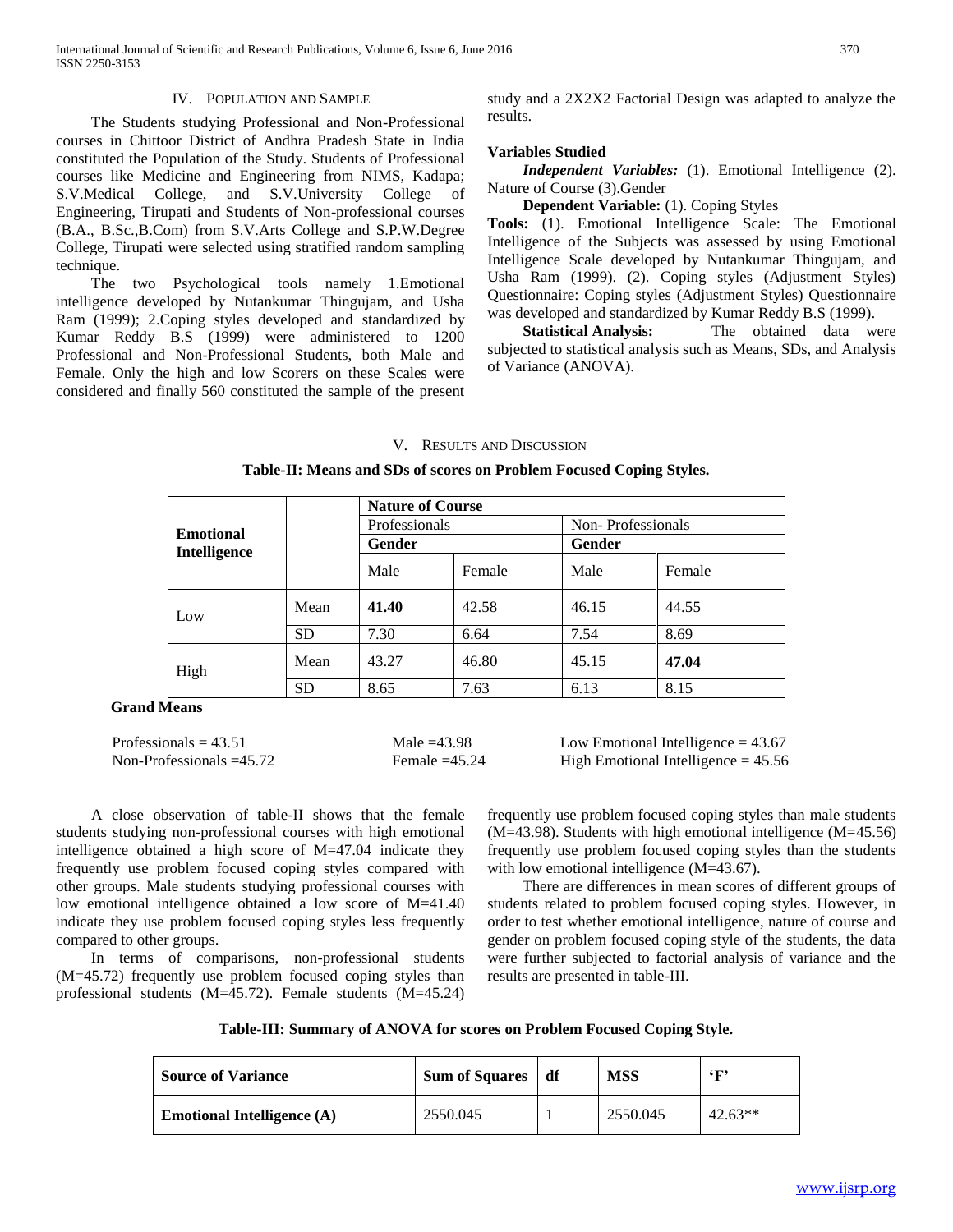# *Hypothesis-1.There would be significant influence of emotional intelligence on problem focused coping style among college students.*

 It is evident from table-III that the obtained "F' value of 42.63 is significant at 0.01 level implying that emotional intelligence has significant influence on problem focused coping style among college students. As the 'F' value is significant, the hypothesis-1, which stated that emotional intelligence has significant influence on problem focused coping styles among college students is accepted as warranted by the results. Students with high emotional intelligence (M=45.56) frequently use appraisal focused coping style than the students with low emotional intelligence (M=43.67).

 The results of the present study corroborate with the findings of Ozge Hacifazlioglu and Melahat Halat (2010) and [Einollah Mollaei](http://pajoohande.sbmu.ac.ir/search.php?slc_lang=en&sid=1&auth=Einollah+Mollaei) et al., (2012) which states that emotional intelligence was positively associate with problem-focused coping style.

# *Hypothesis-2.There would be significant influence of nature of course on problem focused coping style among college students.*

 It is evident from table-III that the obtained "F' value of 27.80 is significant at 0.01 level implying that nature of course has significant influence on problem focused coping style among college students. As the 'F' value is significant, the hypothesis-2, which stated that nature of course would significantly influence the problem focused coping style among college students, is accepted as warranted by the results. Nonprofessional students (M=45.72) frequently use problem focused coping style than professional students (M=45.72).

 In Indian academic institutions, students pursuing different courses experience academic stress, because of heavy work load, competition, high parental expectations, and practical work, seminars, etc. It is natural that when the intensity of academic stress is more, students generally try to seek directions from others, asking someone to provide a specific kind of help, approaching the problem with suitable skills, negotiate and compromise to resolve the issue. In the same way in the present study it is found that students of non-professional courses use problem focused coping more frequently to overcome academic stress than professional students.

 The most important observation in the present study is nonprofessional college students experience little academic stress compared to professional college students. It is found that nonprofessional college students are frequently using all the three coping styles namely appraisal focused, emotional focused and problem focused coping styles equally compared to professional college students. It indicates that it is because of the usage of all three coping styles by non-professional college students lead to experience little stress compared to their counterparts.

## *Hypothesis-3.There would be significant influence of gender on problem focused coping style among college students.*

 It is evident from table-III that the obtained "F' value of 41.78 is significant at 0.01 level implying that gender has significant influence on problem focused coping style among college students. As the 'F' value is significant, the hypothesis-3, which stated that gender would significantly influence the problem focused coping style among college students is accepted as warranted by the results. Female students (M=45.24) frequently use emotional focused coping style than male students (M=43.98).

## VI. CONCLUSIONS

- 1. Students with high emotional intelligence use problem focused coping style to overcome stress.
- 2. Non-professional course students frequently use problem focused coping style than professional course students.
- 3. Female students frequently use problem focused adjustment style only to reduce or eliminate a stressor.
- 4. There is significant interaction among emotional intelligence, nature of course and gender in causing the effect on problem focused coping style.

| International Journal of Scientific and Research Publications, Volume 6, Issue 6, June 2016 | 371 |
|---------------------------------------------------------------------------------------------|-----|
| ISSN 2250-3153                                                                              |     |

| Nature of Course (B)         | 1662.902                    | 1   | 1662.902 | $27.80**$ |
|------------------------------|-----------------------------|-----|----------|-----------|
| Gender (C)                   | 2499.088                    | 1   | 2499.088 | $41.78**$ |
| $(A \times B)$               | 2316.645                    | 1   | 2316.645 | 38.73**   |
| $(A \times C)$               | 949.002                     | 1   | 949.002  | 15.86**   |
| $(B \times C)$               | 331.716                     | 1   | 331.716  | $5.54*$   |
| $(A \times B \times C)$      | 322.545                     | 1   | 322.545  | $5.39*$   |
| Within                       | 33015.414                   | 552 | 59.811   |           |
| <b>Corrected total</b>       | 43647.355                   | 559 | -        | -         |
| **-Significant at 0.01 level | *-Significant at 0.05 level |     |          |           |